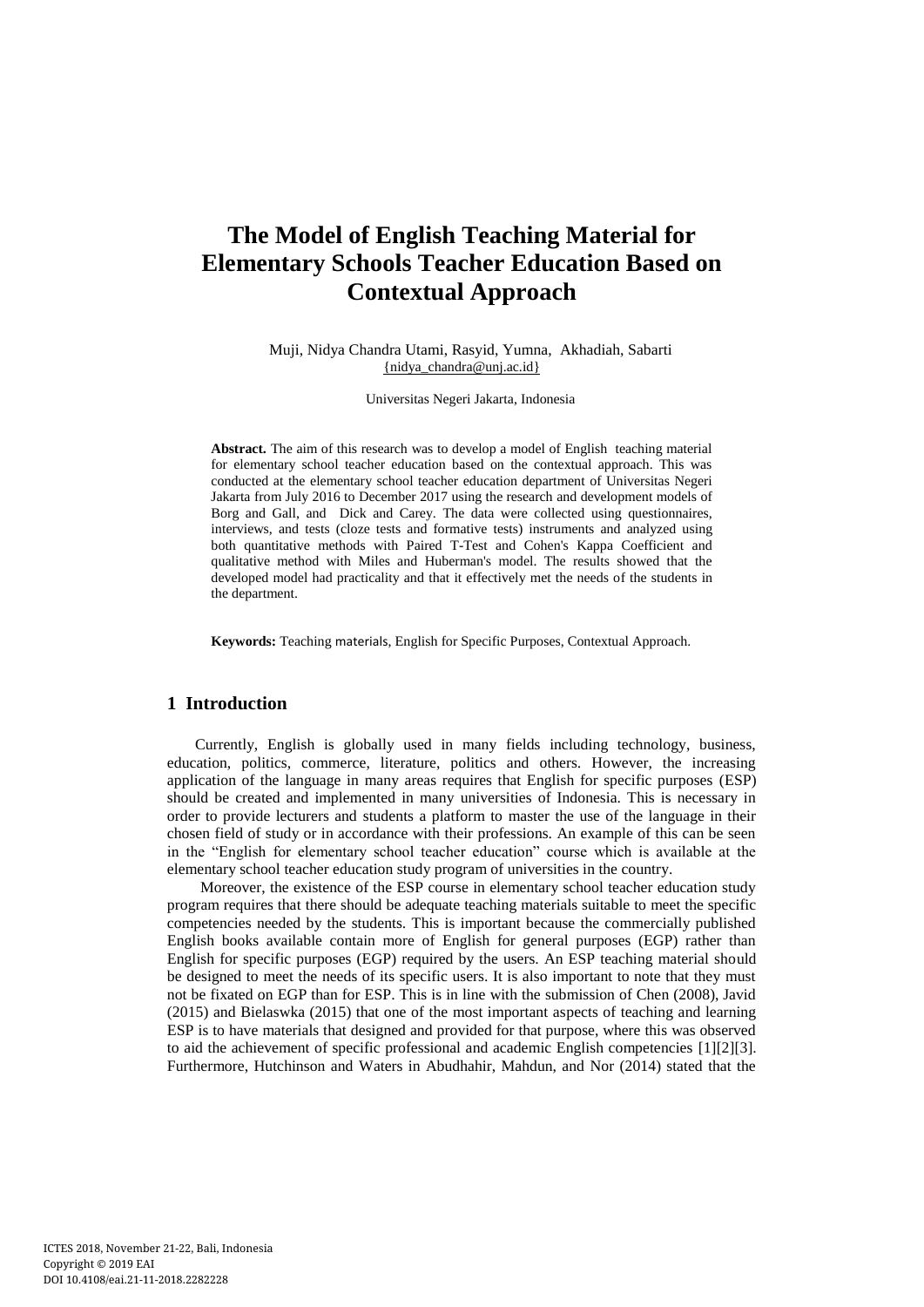authentic materials and ESP courses are inseparable. Therefore, ESP learners should be provided with authentic materials that reflect reality and the materials to be used should be able to link and relate to the students' background knowledge as well as their language abilities [4].

Munby in Lamri (2016) states that ESP teaching materials must be built on the results of in-depth analysis of the communication needs of students/users and the context of their activities [5]. This is important because the context in which the users will be using the language varies and the language must be developed to suit their varying purposes. Hasibuan (2014) stated that this particular context will also link new experiences/information to be gathered by the students/users of the instructional materials with the knowledge and experiences that they had before. It has also been observed to help in acquiring new knowledge better because of the relation between what they have learnt and the events happening around them [6]. Moreover, Martin et al. in Suryawati and Osman (2018) stated that by relating the students to their contexts, there is improvement in their critical thinking and problem solving skills through the application of various scientific methods[7]. This is in accordance with the principles and foundations of contextual approach[8]. This is the reason why the instructors of ESP learning themselves should ideally design the teaching material rather than using ready-made teaching materials (commercially published books) that are not specifically designed to meet specific English language needs of students[9]. Based on that fact, it is necessary to develop English teaching materials for elementary school teacher education specifically designed to meet the English language needs of students. Therefore, this research was intended to develop a model of English teaching material for elementary school teacher education based on the contextual approach.

### **2 Method**

This research employed a mixed method approach because of the quantitative and qualitative nature of data utilized. Research and Development (R&D) model designed by Borg and Gall as well as Dick and Carey was implemented. The content analysis research method was applied in analyzing the document while purposive sampling was used in determining research subjects. The subject of the research was forty three students of elementary school education program and two experts of English for elementary school education program.

There were four major stages in this study, namely (1) research and information gathering stage which includes preliminary studies and needs analysis, (2) draft development stage which includes planning and developing the initial form of the product, (3) product testing and revision stages which include expert's judgments, one-to-one evaluation, small group evaluation and field test, wherein a revision of the product developed might be applied in each evaluation, and (4) finalization stage.The data were collected using questionnaires, interviews and tests (cloze tests and formative tests) instruments. The collected data were analyzed using both quantitative methods with Paired T-Test and Cohen's Kappa Coefficient and qualitative method with Miles and Huberman's model[10]. The data could be accessed a[thttps://osf.io/tg6ha/\[](https://osf.io/tg6ha/)11]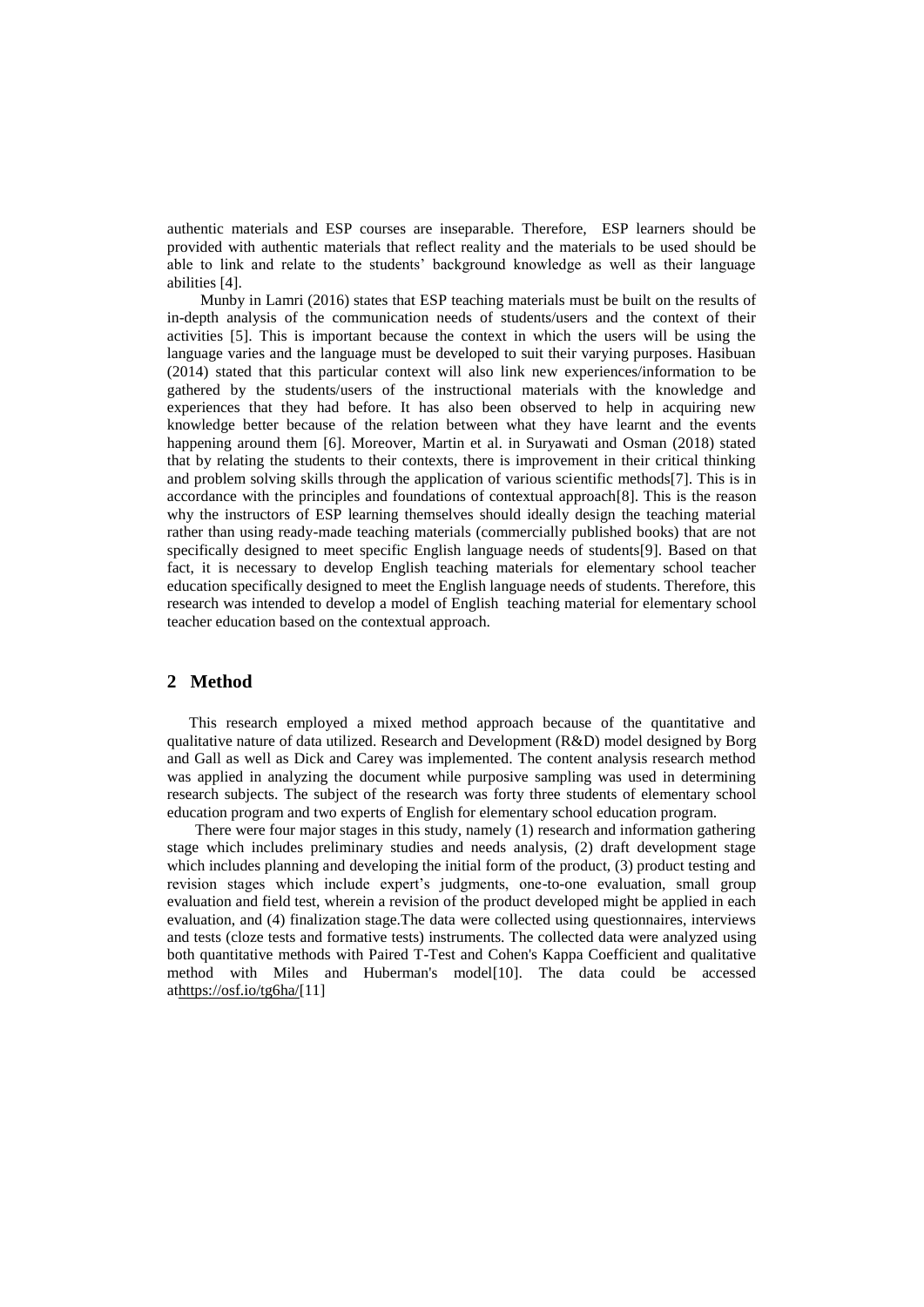### **3 Results and Discussion**

Based on the result of preliminary study and deep needs analysis, the teaching material model was developed to describe its content and characteristics dimensions. The content dimension of each module of the developed teaching materaial based on the contextual approach includes the discourses, English skills exercises, and evaluations. The characteristic dimensions of the discourse were (1) containing the taught concept, (2) The selected themes were suitable for elementary school teacher education context, (3) intermediate English proficiency level, (4) intermediate English proficiency level and (4) adjusted to the time allocation. While the characteristic dimensions of the English skills exercises were (1) elaboration of materials, (2) individual or integrated English skills exercises, (3) oriented to the targeted competencies, (4) individual, peer and group work assignments, (5) the use of suitable learning media, (6) the work assignments based on English for elementary school teacher education context and (7) authentic exercises assessments. And the characteristic dimensions of the evaluation developed in this teaching material pertain to its contents in the form of conception questions that measure psychomotor, cognitive and affective knowledge oriented to the fulfillment of targeted competencies. The form was multiple-choice.

Therefore the main characteristic of the model lies in the fact that it is directed towards a specific purpose (ESP), namely English for elementary school teacher education and the specific nature of discourse, English skills exercises, and evaluation based on a contextual approach. The framework of the model is as follows:

| <b>The Modules</b> | <b>The Topics</b>                                              |  |  |  |  |  |  |
|--------------------|----------------------------------------------------------------|--|--|--|--|--|--|
| Lesson 1           | Getting to Know The Sentences Constructions                    |  |  |  |  |  |  |
| Lesson 2           | The Imperative Mood                                            |  |  |  |  |  |  |
| Lesson 3           | Identifying The Topic, Main Idea and Supporting Details of The |  |  |  |  |  |  |
|                    | Paragraph                                                      |  |  |  |  |  |  |
| Lesson 4           | Practical Reading Tips with SQ4R Technique                     |  |  |  |  |  |  |
| Lesson 5           | Guessing Meaning from Context                                  |  |  |  |  |  |  |
| Lesson 6           | Writing The Essay                                              |  |  |  |  |  |  |
| Lesson 7           | The English Language Skills Learning at Elementary School      |  |  |  |  |  |  |
| Lesson 8           | The Approaches, Methods and Techniques of English Language     |  |  |  |  |  |  |
|                    | Learning for Elementray School                                 |  |  |  |  |  |  |

**Table 1.** The Framework of English Teaching Material for Elementary School Teacher Education

Moreover, the developed teaching material model was thus tested with a series of tests to determine the practicality and effectiveness of the material. The first evaluation was the expert judgement by using the closed questionnaire developed by Cunningswortin Richards (2017) on seven aspects namely (1) goals and approaches, (2) design and organization, (3) language content, (4) skills, (5) topics, (6) methodology and (7) practical considerations[12]. The questionnaire was given to two English for elementary school education program's experts. The results of the questionnaire were then calculated by the Cohen's Kappa coefficient[13]. The results of the interrater reliability calculation based on the Cohen's Kappa Coefficient calculation using SPSS could be seen in the following tables: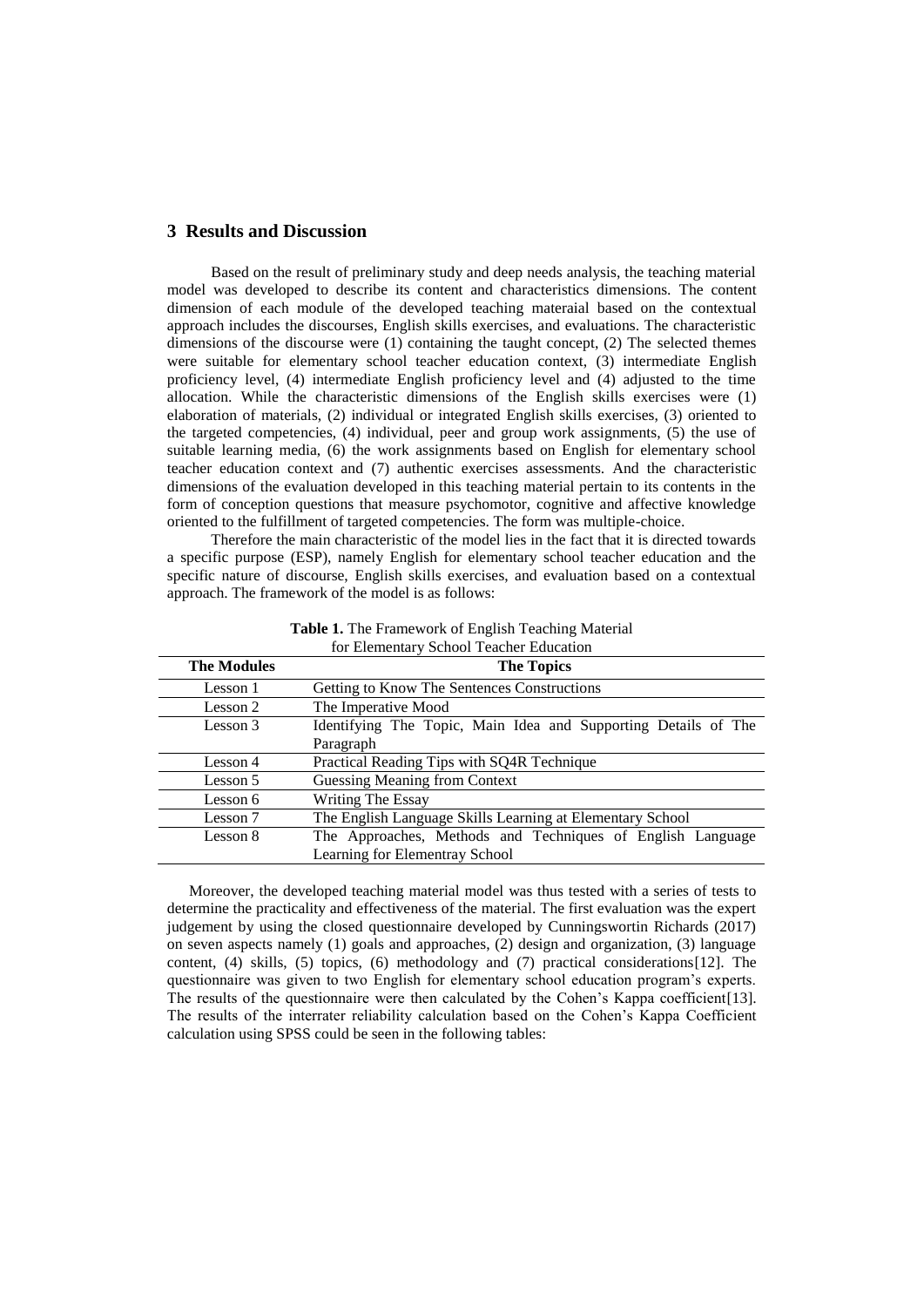|                                                                      |                | Reviewer_1 * Reviewer_2 Crosstabulation                                            |                    |      |                        |         |
|----------------------------------------------------------------------|----------------|------------------------------------------------------------------------------------|--------------------|------|------------------------|---------|
| Count                                                                |                |                                                                                    |                    |      |                        |         |
|                                                                      |                | Reviewer_2                                                                         |                    |      |                        |         |
|                                                                      |                | N <sub>0</sub>                                                                     | Yes                |      | Total                  |         |
| Reviewer 1                                                           | N <sub>0</sub> |                                                                                    |                    |      |                        |         |
|                                                                      | Yes            |                                                                                    |                    | 34   | 35                     |         |
| Total                                                                |                | 2                                                                                  |                    | 34   | 36                     |         |
|                                                                      |                | <b>Tabel 3. SPSS</b> ' Symmetric Measures Output Data<br><b>Symmetric Measures</b> |                    |      |                        |         |
|                                                                      | Asymp. Std.    |                                                                                    |                    |      |                        | Approx. |
|                                                                      |                | Value                                                                              | Error <sup>a</sup> |      | Approx. T <sup>b</sup> | Sig.    |
| Measure of Agreement                                                 | Kappa          | .654                                                                               |                    | .320 | 4.182                  | .000    |
| N of Valid Cases                                                     |                | 36                                                                                 |                    |      |                        |         |
| a. Not assuming the null hypothesis.                                 |                |                                                                                    |                    |      |                        |         |
| b. Using the asymptotic standard error assuming the null hypothesis. |                |                                                                                    |                    |      |                        |         |

**Table 2.** SPSS' Crosstabulation of Reviewer 1 dan Reviewer 2 Output Data

The Cooefisein Cohen's Kappa value from the SPSS output was 0.654. The value then when compared with the Altman's strength of agreement criterias(Altman in Azzainuri, 2013)meantthat there was a strong agreement between reviewers 1 and Reviewer 2 on the carried out assessment[13]. While the results of statistical calculations with SPPS also found that the significance value could be seen in the column Approx. Sig., In the table above, a significance value of 0,000. Because the significance value was smaller than the significance level used 5%  $(0,000 \le 0,05)$ , it can be concluded that the initial hypothesis could be rejected. Thus it was concluded that there was a significant agreement between Reviewer 1 and Reviewer 2 at a significance level of 5%.

The second evaluation was one-to-one evaluations in the form of readability tests by using the cloze tests which was developed by Taylor in Sitepu (2010). The cloze tests were given to three research respondents who were students of elementary school teacher education program. Thus, the tests results showed that the average level of readability of module 1 of the developed teaching material was 88,89%, module 6 was 90% and module 8 was 89,92%. The average score of material's readabilityin one to one evaluation which ranged from 88,89% to 90% meant that the developed teaching material's readabilty was fulfilling the criteria of good readability of  $> 50\%$  [14].

The third evaluation was small group evaluation in the form of readability tests by using the cloze tests which was developed by Taylor. The cloze tests were given to 10 research respondents (not including the three respondents who took the one to one evaluation) who were students of elementary school teacher education program.Thus, the tests results showed that the average level of readability of module 2 of the developed teaching material was 81,54%, module 4 was 87,25% and module 7 was 86,75%. The average score of material's readabilityin small group evaluation which ranged from 81,54% to 87,25% also meant that the developed teaching material's readabilty was fulfilling the criteria of good readability of  $> 50\%$  [14].

Finally the fourth evaluation was the field test using the formative tests in the form of pre-test and post-test. Before the tests were carried out, a limited scale trial was conducted by using the developed teaching material in the "English for elementary school teacher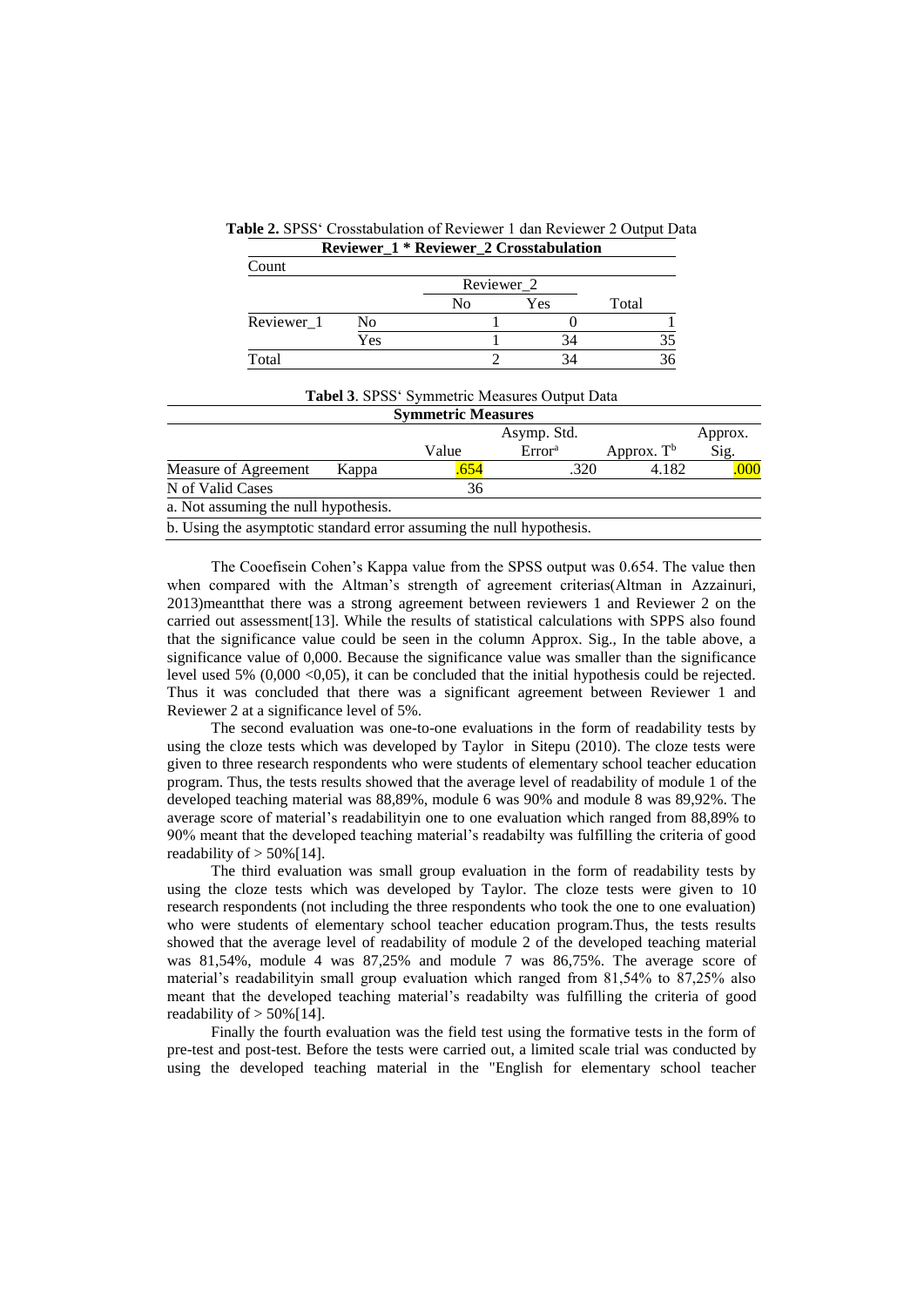education" course in the elementary school teacher education study program eight times in one class with forty-three students. Learning is preceded by a pre-test and ends with a posttest. Thus, the tests were given to 30 research respondents (not including the three respondents who took the one to one evaluation and ten respondents who took the small group evaluation) who were students of elementary school teacher education program.From the carried tests, it was found that the average score of the pre-test was 68,17 and the average score of the posttest was 75,75. Data from the pre-test and post-test results were then tested with Paired T-Test with SPSS. The results from the Sample Correlation Test Paired with SPSS can be seen in the tables below:

| <b>Paired Samples Test</b> |                      |          |            |                   |          |          |          |          |         |
|----------------------------|----------------------|----------|------------|-------------------|----------|----------|----------|----------|---------|
| Paired Differences         |                      |          |            |                   |          |          |          |          |         |
|                            |                      | Std.     | Std. Error | of the Difference |          |          |          | Sig. (2- |         |
|                            |                      | Mean     | Deviation  | Mean              | Lower    | Upper    |          | ďf       | tailed) |
| Pair 1                     | Pretest -<br>Postest | $-3,033$ | 2,356      | ,430              | $-3,913$ | $-2,154$ | $-7,052$ | 29       | ,000    |

**Table 4.** SPSS Paired Sample Tests Output Data

From the SPPS output table above, we get a significance value (Sig. 2 tailed) of 0,000 which meant significant at the 0.01 level. Sig. (2-tailed): Probability value  $\ell$  p value of T Paired test, the result is 0,000. This meant that there was a difference between before and after treatment, because the p value was<0.05 (95% confidence) or in other words there were significant differences between the pre-test group and the post-test group. Mean = -3,033. Mean negative meant that there was a tendency to increase in value after treatment. The average increase was 3,033. From the results of the test above, we could assume that English teaching materials for elementary school teacher education based on the contextual approach that has been developed can contribute to the improvement of English language competence of elementary school teacher education students. Finally based on the results of the series of carried evaluations, it can be concluded that the developed English teaching material met the practicality and effectiveness factors for an ESP teaching material.

## **4 Conclusion**

The English teaching material for elementary school teacher education based on the contextual approach model that was developed in this study is a student book which contains "input" in the form of discourse, training for deepening concepts or developing English skills and competency tests containing questions as a measure of learning outcomes. The content of the materials has to do with discourse relating to English for elementary school teacher education. This was followed by training to improve insight into English needed by users as well as relevant competency tests. In general, the materials developed are interesting and easy to be used by users. The resulting model is also effective in forming and increasing the English language competencies for the users of the materials. However, there are some elements related to this teaching material that were not researched, therefore, further research is recommended to cover these elements through widespread sample handling and experimental methodology in more complete product testing.